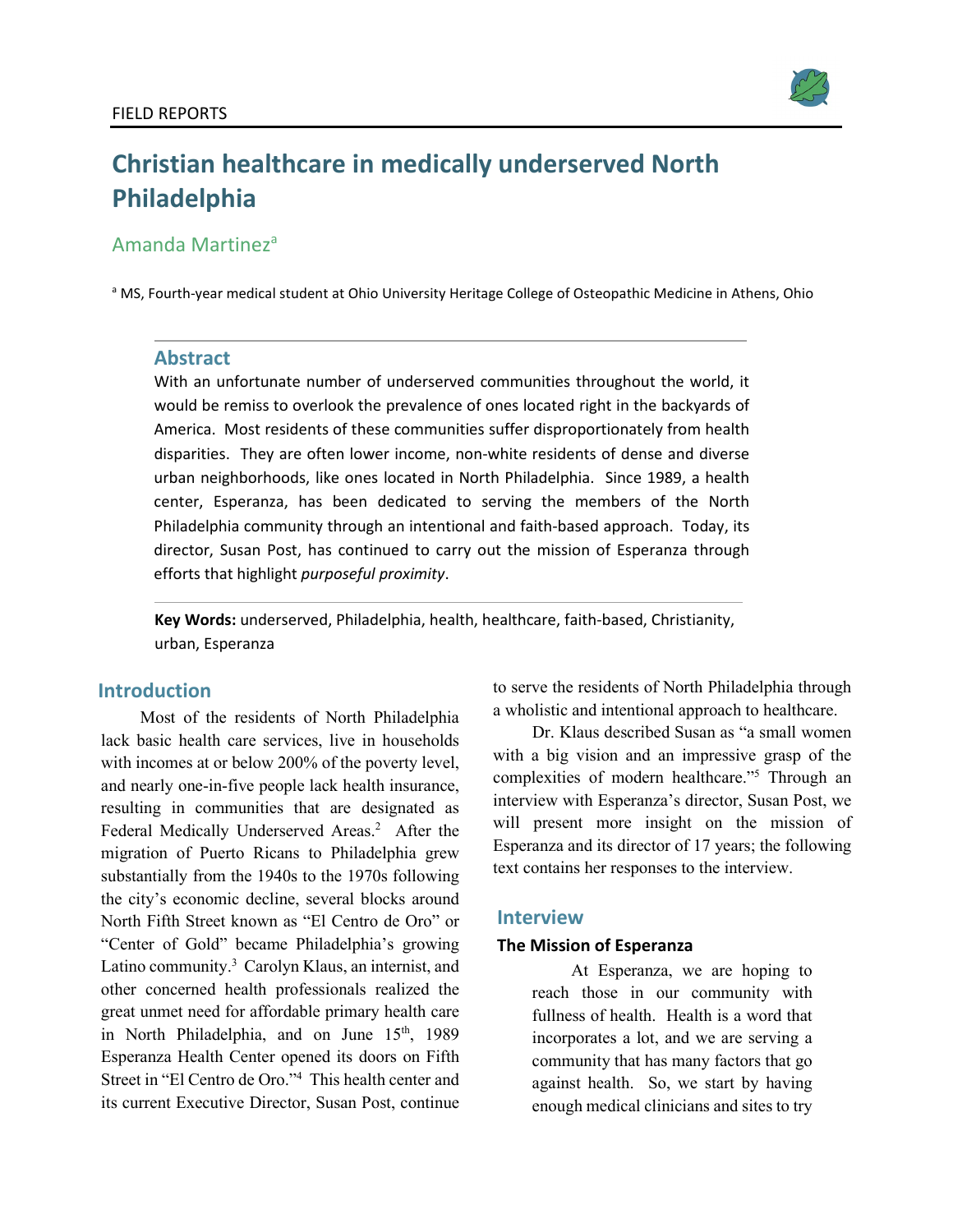to allow each person in our community to have a primary care clinician, and to provide primary care services such as mental and dental healthcare in addition to medical care. However, we are also trying to address our goal of improving the overall health of the community. A good deal of that has to do with what happens outside the exam room—how we eat, how we exercise, how we connect with others. So, we are developing our care to include intentional connection with people in the context of their lives senior programs, prenatal groups, or parenting circles, for example. These are programs that our community has suggested and that make a difference in their lives. We are learning from our community, and we hope to keep moving forward with healthy initiatives in the years to come.

## **The Meaning of Healthcare at Esperanza**

As I have been at Esperanza and living in my community, my idea of what healthcare means has changed a great deal. I typically thought it was physical, how our body is doing, though I also always knew that poor health can be hard on our mind and spirit. Now, though, I see so much more about how relationships and community play a part in health and health care. Our system in America is sometimes typically that the doctor has all the education and information, and they tell the patient what to do. That might work on one level, but overall ongoing health is about our lifestyle—what we eat, how we sleep, who we love, how we connect, what we hope for, how we manage when in pain or disability. These things are so much greater than what a doctor tells us in the 10 minutes we hear from him or her

in the exam room. Healthy lifestyle is important and, maybe, it's preventative health that needs to be addressed first, for sure. And when someone does get sick or has a medical issue, that's when deep caring and community is even more important, and I don't think we consider that enough in our modern health care system.

So, at Esperanza we can't be all that to our patients, but we can be a conduit to that. We can talk to our patients about the assets in their lives and the relationships of people who can help them if they are sick, we can encourage and make space for preventative care and activities that engage people with those around them. We have a program for seniors, and many of those seniors live around me in my neighborhood. They are the ones who help me with my health—inviting me to a healthy life through friendships, walks, sharing life together, hoping for each other. They enrich my life and for that I am extremely grateful. So, it's not so much what is Esperanza doing but what are we doing with our community together?

## **The Call to the Underserved**

For me, there was a spiritual component to it. I felt drawn to see the world from God's perspective, from what I know it to be through the bible. That means seeing people with their Godgiven dignity and value. It means seeing where God is taking the world in his process of redemption. But whether one is moved by spirituality or not, I think a big part of deciding to put your life into this is the product of proximity, being close to the community. That might be from growing up here yourself, or from having a friend from this community, or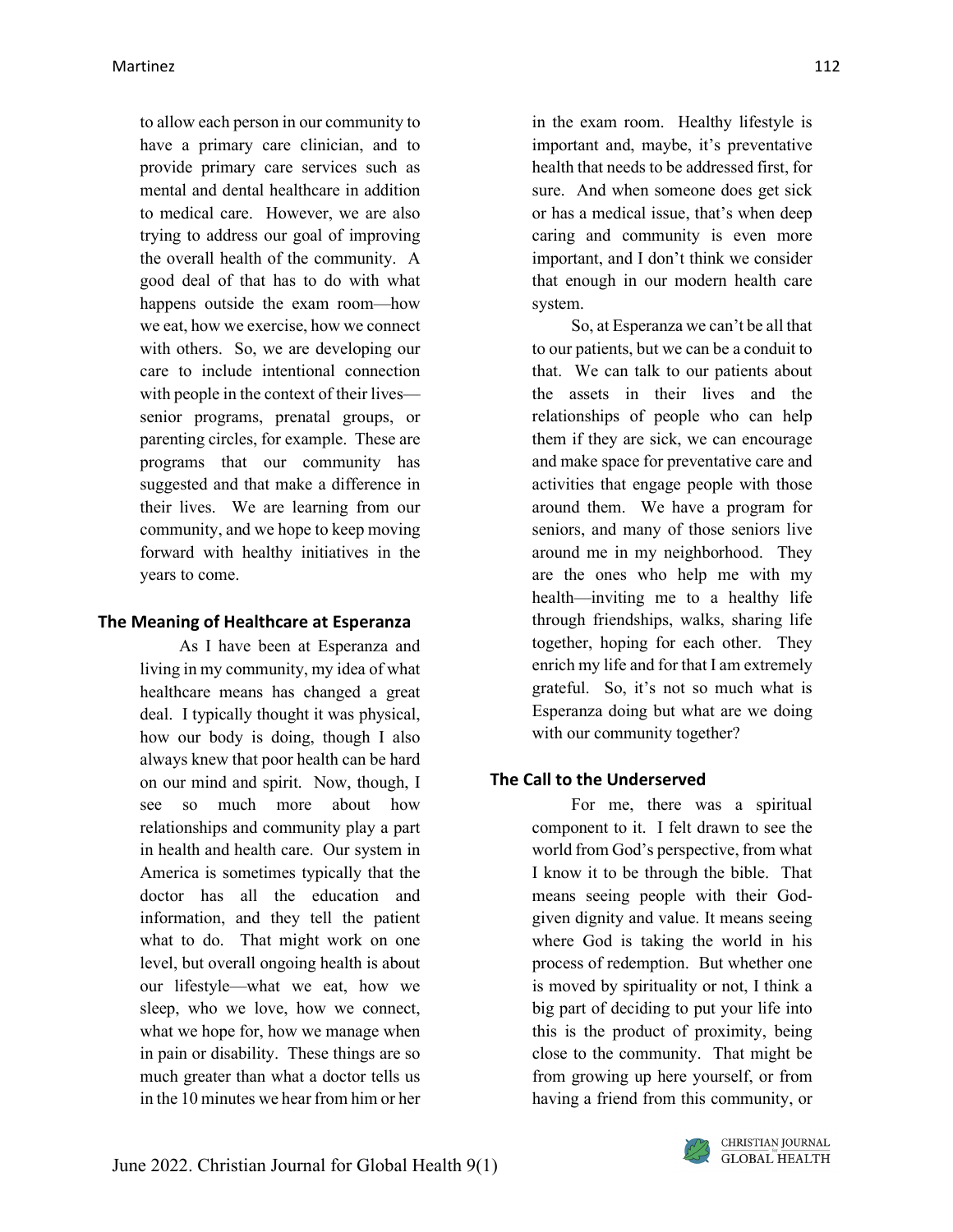from going to church here, as I originally did, or just being close enough to see, really see the community and its needs, its inherent beauty and value, and wanting to see that beauty have its full effect on the lives of people who live here. For me, that's a God thing. I want to be doing things that God had in mind when He made each person who lives here. I guess the motivation can come from different places, but ultimately it is a desire to see this place become what it was meant to be.

#### **Living in Intentional Proximity**

From my studies, I saw the benefit of people who are different socioeconomically, living in proximity to each other. Beneficial for all involved. But it was when that moved from book knowledge to transformation of my heart to want to know and understand this community and myself; and for me, with a desire to have God's heart, I sensed it would be good to move here. Once I decided to move, I sensed a commitment and a connection with the people who were to be my neighbors. I am grateful for the time I have had living within my community—it has been life-changing to me, life-bringing, and there is no better way to grow with others than to be identified with them in community.

#### **Empowerment Through Collaboration**

Listening to my community has been life-changing to me. It has allowed me to question assumptions and preconceived notions that I lived with my whole life from the perspective of my growing up world. But there is a much bigger perspective and picture for me than that, and it starts with listening to my community. I'm not quite sure how

much listening has empowered my community but likely it has. Mainly it has helped me to grow in my perspective and that larger perspective has affected all that I do at Esperanza. There is a tendency for people like me to come into a community and try to change it with the expectation that I might know more of what the community needs than they do, because I am educated, etc. But that's not true. The community knows their needs and they need me to listen and identify with them so with this combined bigger perspective, we can make our community a better place.

#### **The Community's Impact**

It's funny, people often say that I have made an impact, or maybe ask me how the community has changed since I've been here, but what is on my mind usually is how the community has made an impact on me. It has changed so much about me. It has shown me aspects of joy I hadn't known in my own culture. What it means to celebrate even while suffering. It has shown me a bigger picture of God. I have learned about connectedness, that I belong to them and they belong to me, and it is meant to be that way but somehow in my world I haven't understood the importance of community. We are built for it, we need it, grow from it, it is vital, but we sometimes live so individualistically and alone, it can be sad to think about sometimes. I have seen how health care is tied into relationships with others: your family, your community, helping you know how to be healthy.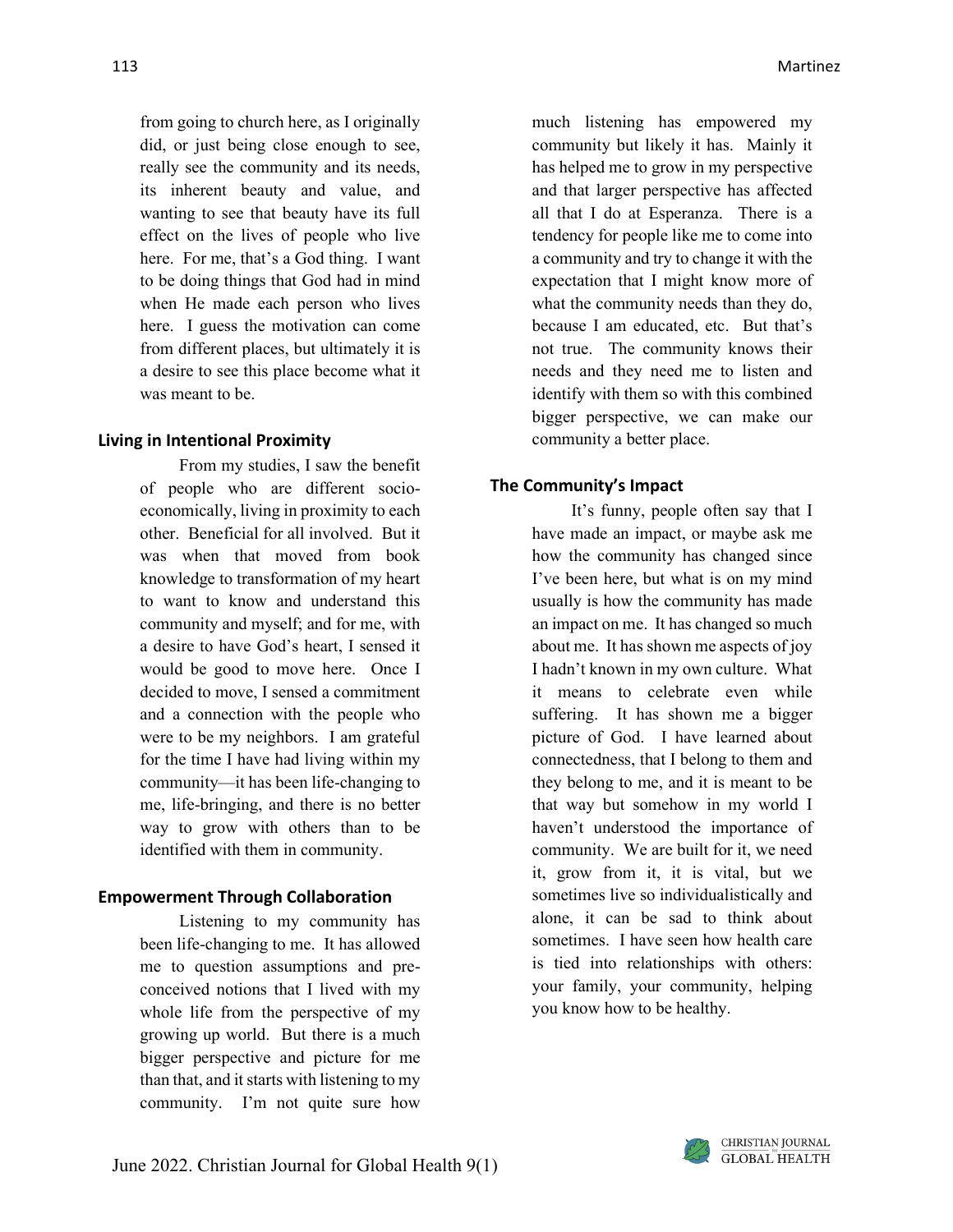## **Discussion**

#### **Proximity**

Since its founding in 1989, Esperanza has done just what its English translation suggests, give *hope* to its community. Its mission is "to not only provide excellent, compassionate care in Jesus' name for all patients, but also to reach outside of the exam room walls for a healthier community."<sup>4</sup> After 30 years, Esperanza now has three sites: Kensington, Hunting Park, and Fifth Street, allowing clinicians to practice "neighborhood-engaged care" with the central goal of mitigating disparities.<sup>1</sup> With over 215 employees, it prides itself on employing individuals who are committed to advancing their mission. A large percentage of Esperanza's current staff members have taken personal stake in the development of the neighborhood they serve because they themselves are North Philadelphia residents, who are proud to call this community their home. This includes its own Executive Director of 17 years, Susan Post. The teachings of John Perkins, an evangelist and civil rights activist, reiterates that living out the gospel means bettering the quality of other people's lives spiritually, physically, socially, and emotionally as one betters one's own.<sup>6</sup> This viewpoint embodies how Christian Community Development is committed to listening to the community residents and hearing their dreams, ideas, and thoughts, and is important, as the people of the community are the vested treasures of the future.7

As a Federally Qualified Health Center (FQHC), Esperanza ensures that care is available and affordable to all, regardless of economic or social status. With thousands of patients being either uninsured or underinsured, no patient is turned away because of the inability to pay, and patients are also offered payment on a sliding scale based on income.<sup>8</sup> Esperanza additionally operates under a governing board where the majority of members receive care as patients at Esperanza. With board members being residents and patients of the community, this aspect of proximity has greatly assisted Esperanza's implementation of efforts that aim to address the specific needs of the community. Relocation results

in transforming "you, them, and theirs" to "we, us, and ours" and this is reflected in numerous ways.

The proximity and voices that the board allows patients to have has been essential, as according to research by Virginia Commonwealth University's Center on Society and Health, the overall life expectancy in Esperanza's communities of service is 10 to 17 years shorter than life in Philadelphia's more prosperous neighborhoods.2 This glaring difference is the result of the cumulative effects of deep poverty, high crime, repeated trauma, and lack of access to affordable, quality healthcare that directly impacts residents.<sup>2</sup> With this unfortunate reality, the access to quality healthcare and diverse resources that Esperanza provides North Philadelphia are efforts that aim to address these unfortunate disparities.

#### **Spirituality**

The spiritual component that Esperanza has embodied since its inception brings patients and employees in proximity in intangible but significant ways. To some, medicine and religion may be opposites, but a holistic approach to medicine has increased greatly throughout the recent decades. Although spiritual well-being may be regularly inquired about during medical assessments, Esperanza continues to meet the spiritual needs of patients in one space.<sup>9</sup> Esperanza partners with patients, the Church, and local organizations to bring healing and wholeness to their community. At Esperanza, praying for or with a patient is just as common as taking their blood pressure, something not commonly seen throughout the traditional healthcare system. With significant research indicating a strong linkage between a patient's spiritual care and their overall well-being, since its founding, Esperanza aimed to meet the needs of their patients beyond their physical health. Their patients frequently express the desire to discuss spiritual concerns or to pray with someone during their visit. $9$ 

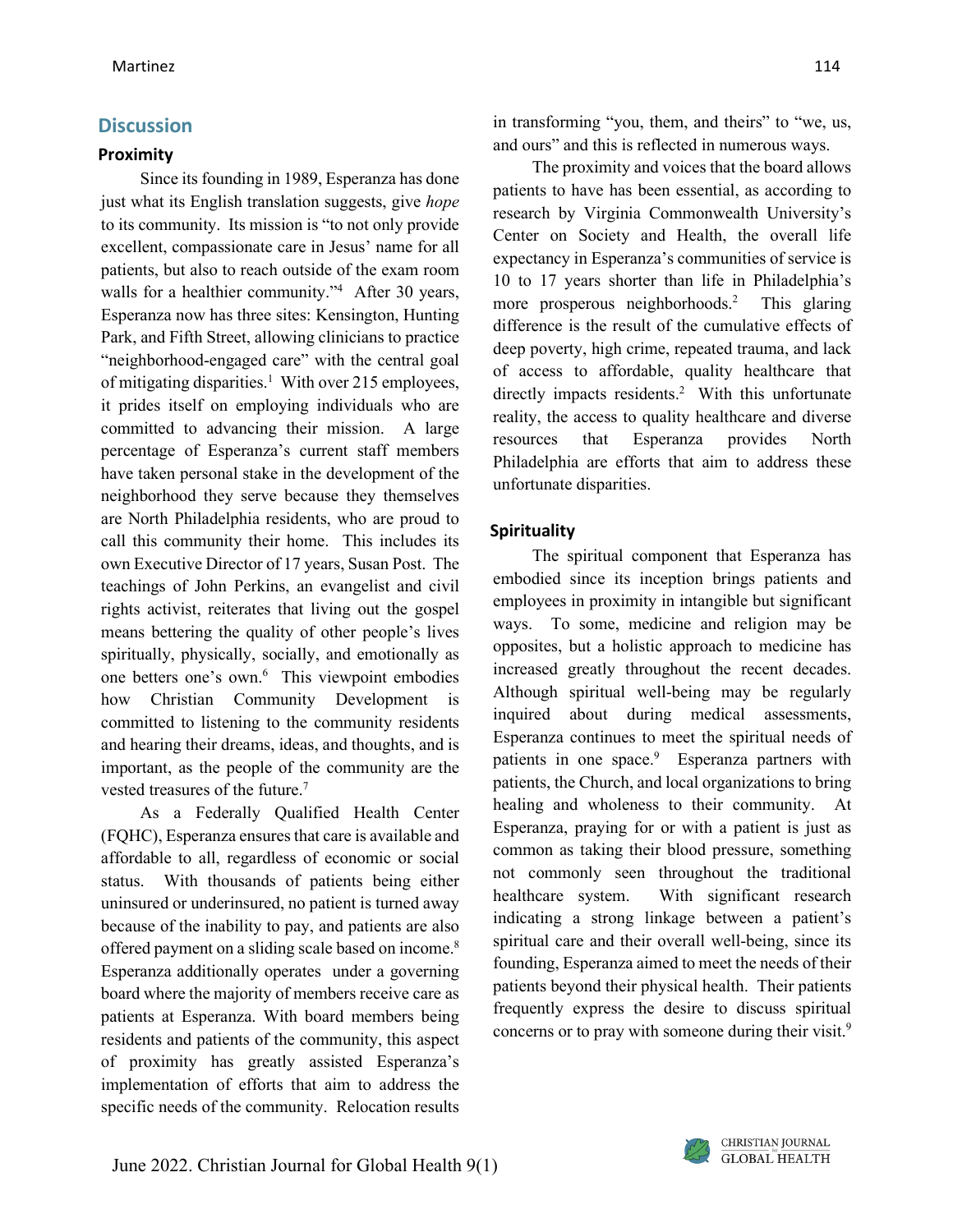## **Spanish Language Proficiency**

The spiritual foundation that sets Esperanza apart is only as successful as it is because of another aspect of proximity that the health center has incorporated since day one; cohesive and intentional proficiency of the Spanish language. This proximity component of communication is crucial in settings like North Philadelphia, where individuals may solely speak and understand the Spanish language. Esperanza has responded to the overwhelming need for Spanish-speaking services in their community, as its primary medical care providers and clinical support staff are competent in English and Spanish.<sup>2</sup> In 2018, Esperanza provided bilingual primary healthcare services for over 14,000 patients of all ages through over  $64,500$  patient visits.<sup>2</sup> The health center has made effective and comfortable communication with their patients a priority, since language barriers can be an obstacle that prevents many from obtaining basic healthcare services. Information can be lost in translation, which unfortunately can result in a misunderstanding of patient concerns and information conveyed by healthcare providers. The intentionality of bilingual proficiency that allows for a proximal connection between healthcare providers and patients is another stride that Esperanza makes to break down potential barriers to accommodate their patients to the best of their abilities.

# **Conclusion**

Through its leadership and mission, Esperanza continues to work towards a society that reflects true equity. The dedication Esperanza and Susan Post have shown to their North Philadelphia community is reflected by them continuing to embody "we" and "ours" instead of "them" and "theirs" by attributing their work to something much deeper than themselves. Susan, herself, describes her work to be that of what resembles the execution of the love that Jesus has for everyone no matter their zip code or identifying demographics. The efforts of Esperanza began in 1989, and today the health center and its

director continue to bring a new meaning to the definition of the *City of Brotherly Love*.

> Go to the People, Live among them, Learn from them, Love them. Start with what they know, Build on what they have: But of the best leaders, when their task is done, The people will remark, "We have done it ourselves." -Lau Tzu10

## **References**

- 1. Alicea-Alvarez N, Reeves K, Lucas MS, Huang D, Ortiz M, Burroughs T, et al. Impacting health disparities in urban communities: preparing future healthcare providers for "neighborhood-engaged care" through a community engagement course intervention. J Urban Health Bull N Y Acad Med. 2016;93(4):732-43[. https://doi.org/10.1007/s11524-](https://doi.org/10.1007/s11524-016-0057-6) [016-0057-6](https://doi.org/10.1007/s11524-016-0057-6)
- 2. Our Impact | Esperanza Health Center [Internet]. 2021 [cited 2021 Feb 3] Available from: <https://esperanzahealth.com/about/impact/>
- 3. Our Community | Esperanza Health Center [Internet]. 2021 [cited 2021 Feb 3] Available from: <https://esperanzahealth.com/about/community/>
- 4. Our History | Esperanza Health Center. [Internet]. 2021 [cited 2021 Jan 3] Available from: <https://esperanzahealth.com/about/history/>
- 5. Klaus C. Prescription for Hope. Bristol, Indiana: Restoration Press; 2008.
- 6. Perkins, John. ChristianityToday.com [Internet]. 2021 [cited 2021 Feb 23]. Available from: [https://www.christianitytoday.com/ct/people/p/john](https://www.christianitytoday.com/ct/people/p/john-perkins/)[perkins/](https://www.christianitytoday.com/ct/people/p/john-perkins/)
- 7. CCDA Philosophy. Into The Neighborhood [Internet]. 2013 Oct 1 [cited 2021 Jan 16]. Available from[: https://intotheneighborhood.org/about-into](https://intotheneighborhood.org/about-into-the-hood/ccda-philosophy/)[the-hood/ccda-philosophy/](https://intotheneighborhood.org/about-into-the-hood/ccda-philosophy/)
- 8. Payment and Insurance | Esperanza Health Center [Internet]. 2021 [cited 2021 Feb 3]. Available from: <https://esperanzahealth.com/patients/payment/>